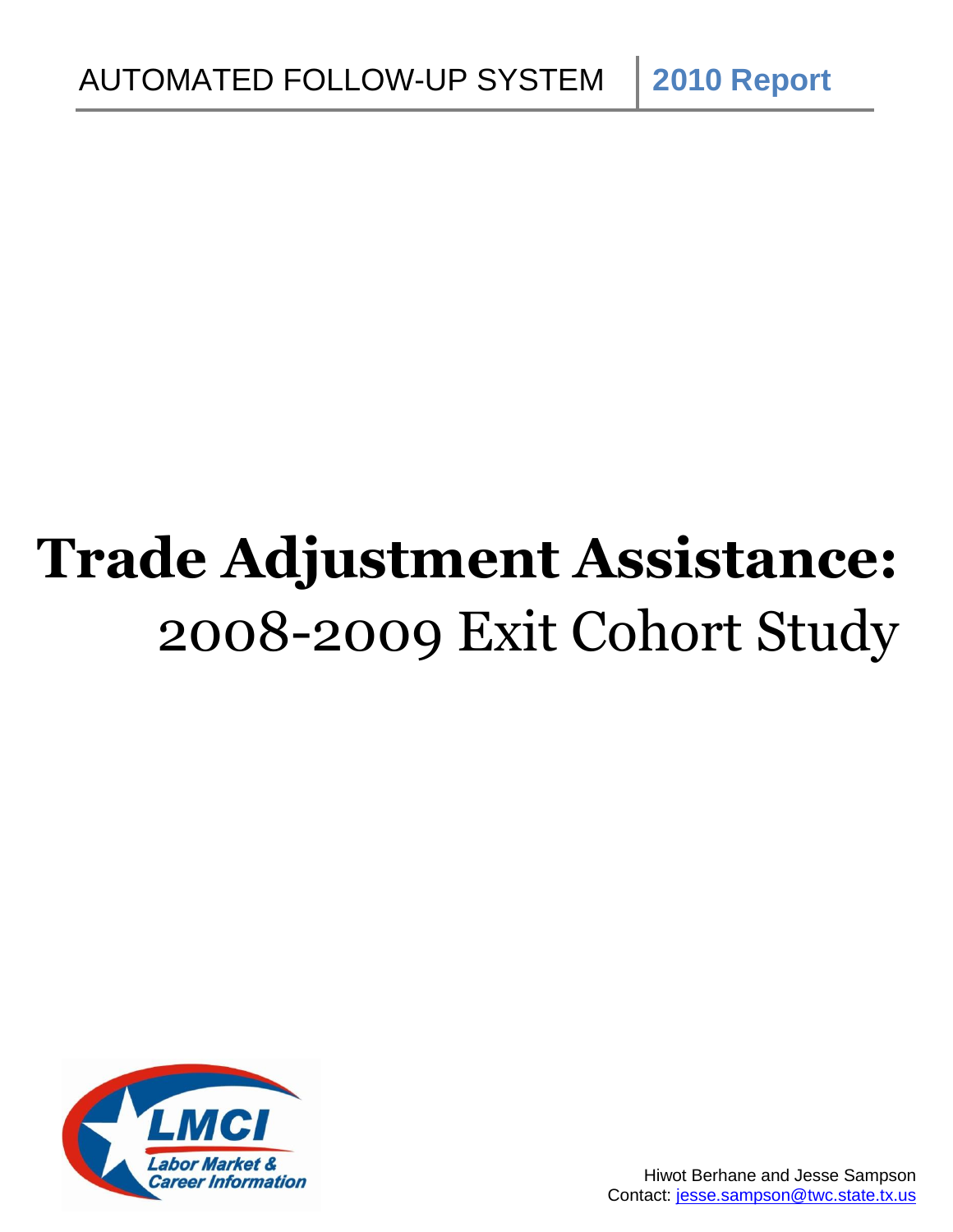# TAA is a program to afford time for American initiative, American adaptability and American resiliency to assert themselves. [It] is designed to strengthen the efficiency of our economy, not to protect inefficiencies.

# —President John F. Kennedy

The broad consensus among mainstream economists is that, on the whole, free international trade has positive effects on growth, income, prices and the variety choices available to consumers. Nevertheless, the aggregate benefits for the economy are usually only slightly larger than the negative effects, which tend to concentrate in a few industries. As a result, the gains in average income from a given liberalizing trade policy change tend to be overshadowed by its redistributive effects. The costs borne by the group of workers directly affected by trade include lost earnings, retraining or relocation and, for longtime workers, the destruction of job-specific human capital; resources allocated to assist these individuals can enhance the speed and efficiency with which the labor market adjusts to the shocks of trade policy (Johnson 2005).

The federally-funded Trade Adjustment Assistance (TAA) program provides these resources to individuals who lose their jobs or face reduced wages because of imports or shifts in employment to other countries. To be certified as trade-affected and receive TAA services, a group of workers or their representative must file a petition with the US Department of Labor (DOL), who then approves or denies the petition based on statutory criteria. If DOL approves the petition, the workers are considered Trade-certified and can apply for TAA services through their state workforce agency. In Texas, TAA is a fully-integrated part of the workforce system administered by the Texas Workforce Commission (TWC).

TAA participants come from a variety of backgrounds and industries, and therefore many enter the program with a wide array of skills and experience. However, the majority of TAA participants who enter the program face similar challenges in obtaining reemployment, which can include no education beyond high school, job skills solely in the manufacturing sector, and an average age of 46 with over 12 years of experience in a specific job that may no longer exist (TAA Texas State Profile 2011). In 2010, 131 (of 163) TAA petitions were certified in Texas, 12,893 Texas workers were covered by new certifications and \$26,637,497 in federal funds were allocated to provide TAA benefits and services in Texas. The largest certifications in 2010 were in electronics manufacturing: 700 Hewlett Packard Workers, 700 Flextronics International and 600 Freescale workers obtained certification (Ibid.).

TWC keeps a consistent focus on early intervention by integrating the TAA program with Workforce Investment Act (WIA) dislocated worker services such as skills assessment in order to achieve successful reattachment to suitable employment or training in new skills for highgrowth, high-demand occupations when suitable employment is not available.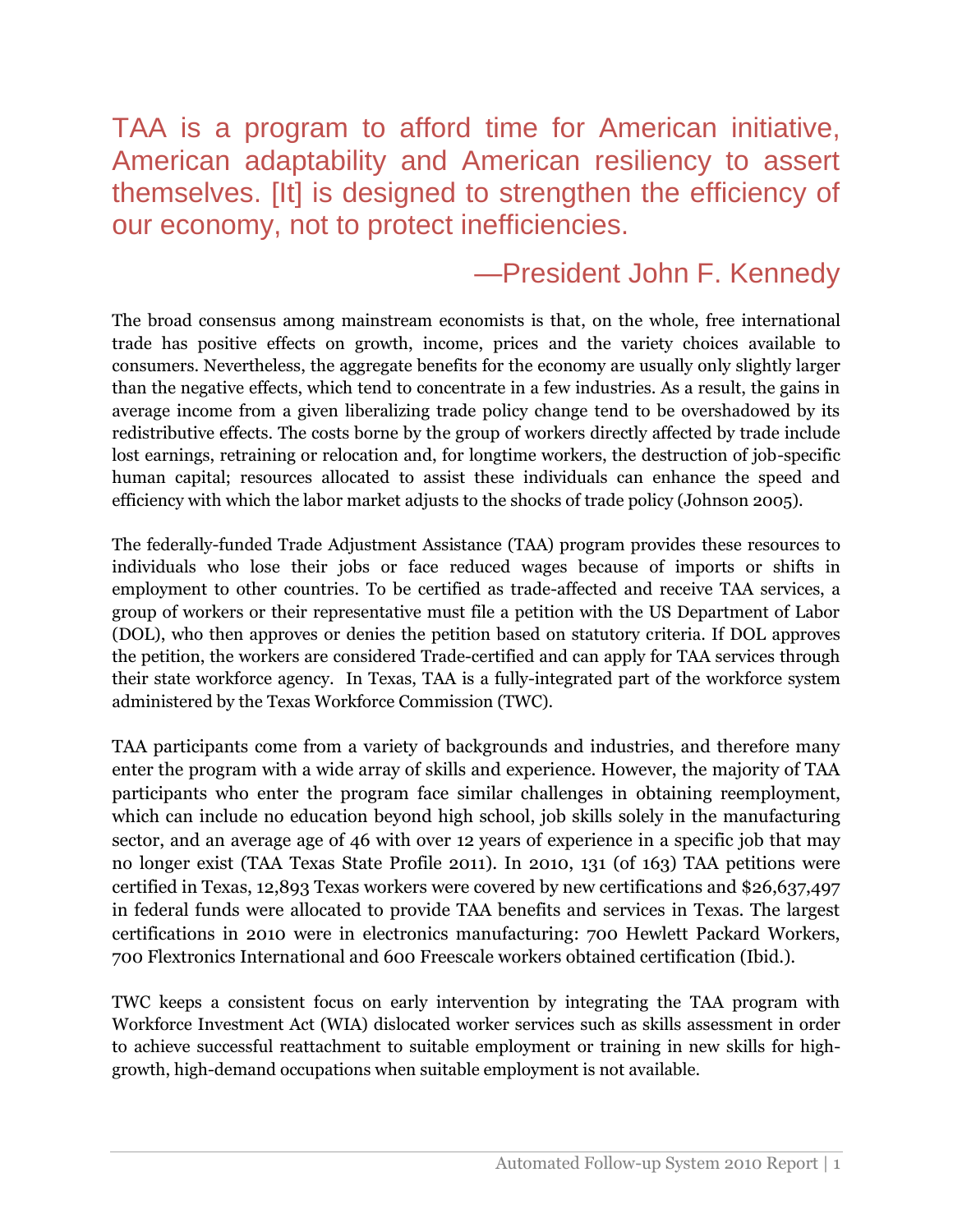Trade-certified workers are also eligible for services under the Workforce Investment Act available any unemployed/"dislocated" worker including job search assistance, skills assessments, and advanced vocational skills training as well as other assistance, such as transportation reimbursements and child care while in training provided through Texas One-Stop Centers. They also qualify for wage insurance and health care subsidies under TAA. A detailed description of TAA services and benefits appears in the program's latest annual report, found here [http://www.twc.state.tx.us/svcs/taa/taarpt11.pdf.](http://www.twc.state.tx.us/svcs/taa/taarpt11.pdf)

The most important difference in actual services provided to TAA participants is training vs. non-training. Vocational training is available for TAA participants only if no suitable employment is available in their local commuting area. Training is the most visible component of TAA. According to a national survey of TAA participants published in 2010, 90 percent of participants (60 percent of eligible non-participants) were aware of subsidized training opportunities available under TAA before participation compared to less than 60 percent of participants aware of other TAA-specific benefits such as health care subsidies (just over 30 percent of eligible non-participants; Dolfin and Berk 2010). At the same time, 65 percent of TAA participants reported interest in training or schooling as a main reason for their participation in the program (Ibid.). However, the majority of TAA recipients do not receive training services.

#### **Purpose of the Report**

Senate Bill 281 (2003) requires the Texas Workforce Commission (TWC) to, at least annually, issue an analysis of the job placement performance of each workforce development program by occupation and by training provider (possibly including other relevant data), for the previous one-year, three-year, and five-year periods. TWC's Labor Market and Career Information (LMCI) department fulfills this mandate. We provide these data in the spirit of continuous improvement and do not seek to single out or punish any program, provider or geography. LMCI's mission is to improve the way Texans make career and educational decisions by providing useful and reliable information about careers, educational training options and jobs. For more information, visit [www.lmci.state.tx.us.](http://www.lmci.state.tx.us/)

## **Methodology**

LMCI received 18,389 original seed records for 2008-2009 TAA exiters from the Policy and Service Delivery Department of TWC's Workforce Development Division. Each of these original records represents a service delivered to a unique client, i.e. a combination of SSN and service code. Because clients could receive more than one service, the input file included the same SSN multiple times. Seed records were grouped by SSN and by service category. After unduplicating the file by SSN, there were 17,039 usable, unique records.

This report documents the labor market outcomes of those 17,039 TAA participants during the fourth quarter of 2009 (Q42009). LMCI determines labor market outcomes by linking the seed record file to several government databases. The most important data linkage is to the Texas Unemployment Insurance (UI) wage record database, to determine post-program employment and earnings. We also perform linkages with the Texas Higher Education Coordinating Board (THECB) master enrollment file for the fall semester of 2009, the results of which are available in the "Higher Education Dashboard," found in the appendix. We also link data with the United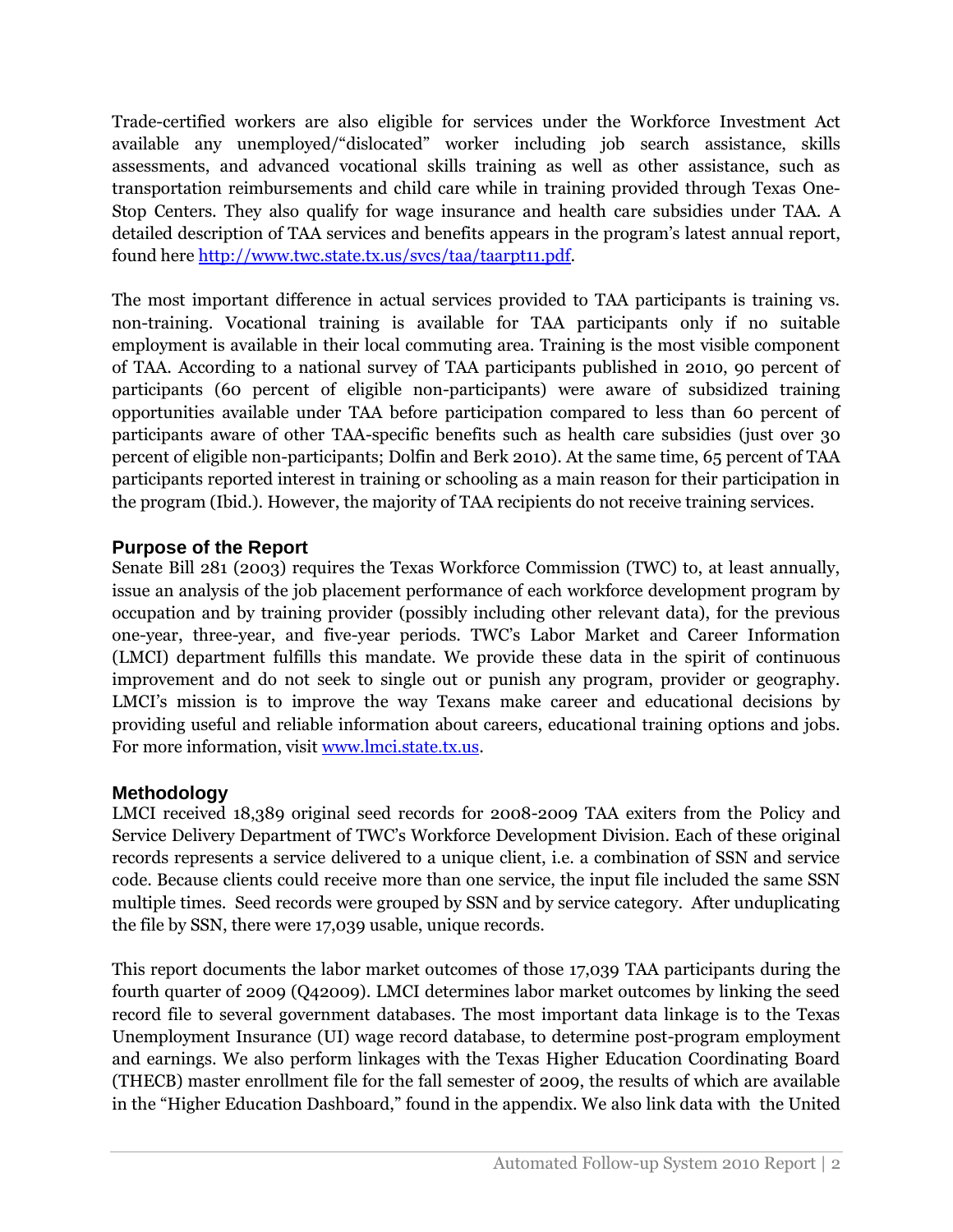States Department of Defense (DoD) and Office of Personnel Management (OPM) Q42009 employment files to locate any participants employed by the federal government. LMCI also linked records to the Texas Bureau of Vital Statistics (TBVS) database to identify and exclude deceased participants. After performing all exclusions, 16,975 records remained for analysis. If the linkage to the Q42009 UI Wage Record database records resulted in a match for any program participant, that participant's earnings and the North American Industry Classification System (NAICS) code for the employer of record were both retained for analysis. If a participant was found employed by more than one employer, the sum of the participant's earnings and the NAICS code of the employer paying the most wages were retained for analysis.

#### **Caveats About the Data and Analysis**

 $\overline{a}$ 

To our knowledge, there is no better source of data on labor market outcomes than UI wage records, but these data have some limitations. UI wage records do not cover individuals engaged in certain types of employment ranging from domestic workers to railroads (Stevens 2007). The collection of UI wage data involves editing to clean incoming data, but inaccurate records may remain in the system unless and until a claim for UI benefits is filed. SSNs are not validated against a national database: fraudulent SSNs may be present in the data as well as multiple individuals using one SSN (leading to outlandishly high earnings in some cases). Neither occupational title nor hours worked per quarter are reported, preventing us from calculating hourly wage and determining relatedness of training to employment or part-time/full-time status. This characteristic of the data can lead to low earnings in the case of individuals who worked only part of a quarter we sampled. Despite the limitations, data from UI wage records provide an invaluable glimpse of post-exit achievements of workforce training participants.

In the fourth quarter of 2009 (Q42009), the period examined in this report, the Texas economy continued to fare better than that of most other states. According to the National Bureau of Economic Research, the U.S. economy peaked in December 2007 and entered the "Great Recession," which officially ended in July 2009 (although subsequent growth has been anemic, with the remaining effects of the Great Recession strongest in the labor market). For reference to the median quarterly earnings and employment recounted in this report, the Q4009 Texas employment rate was 91.9 percent and the median worker's quarterly earnings were \$6,663. <sup>1</sup>

Many factors, particularly the dynamics of the local economy and interplay with national and international trends all drive the metrics we use. The metrics tell part of the story about performance, but should not be used alone to make judgments about the quality (or lack thereof) of a single provider, Workforce Development Area or program.

<sup>1</sup> US Census Bureau, American Community Survey 2009 One-Year Estimates, Median Worker Earnings, divided by four to derive median quarterly earnings.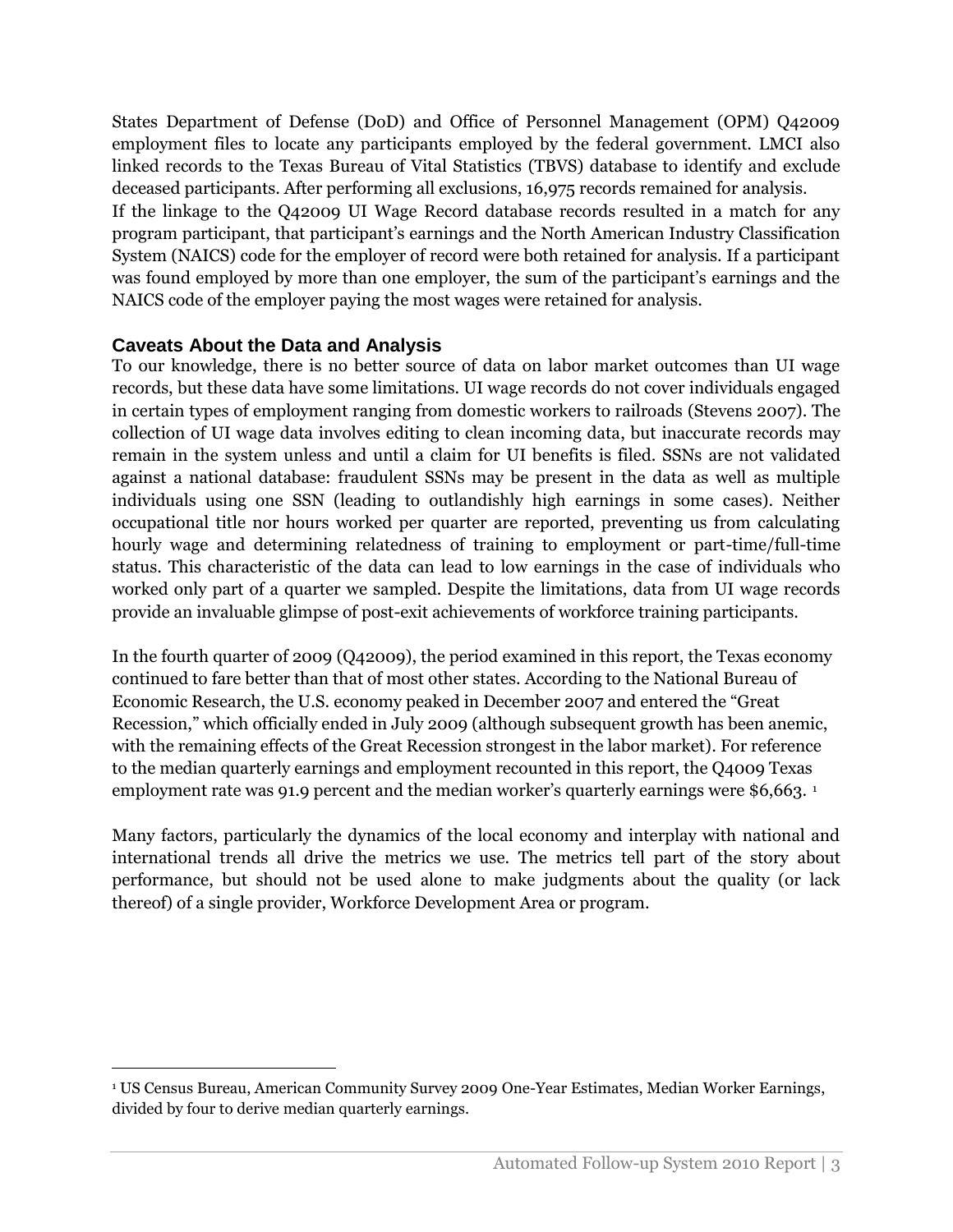#### **Labor Market Outcomes: Employment**

Figure 1 shows employment for all TAA participants by selected characteristics for the  $4<sup>th</sup>$ quarter of 2009 (4Q2009). Participants in the training group had the highest employment (57.7

percent), while overall employment of the cohort was 48.4 percent. Participants in the Employment Services (ES) group had employment of 47.8 percent. Individuals who obtained training are likely be better prepared for employment in highgrowth sectors, and thus more likely to find employment than those continuing to look for work in the declining sectors that TAA targets.

Males had a higher employment percentage during the snapshot quarter than their female counterparts with 48.9 percent employed compared to 44.9 percent. Flipping the trend with most TWC programs, individuals of Asian descent were employed at a lower rate than other groups, while individuals of African-American descent had the highest percent employed. Younger individuals tended to fare better in their job search than older individuals. Education level beyond high school was not a strong predictor of employment for this cohort. The employment rate of all groups with at least a high school degree/GED was between 48 and 49 percent, and the differences not statistically significant. However, those with less than a high school degree/GED were employed at much lower rates than other groups. Due to the manufacturing focus of TAA, these results are somewhat anachronistic, resembling a bygone era in the US

#### **Figure 1: Employment by Selected Characteristics**



economy when a high school diploma or GED was the ticket to gainful employment.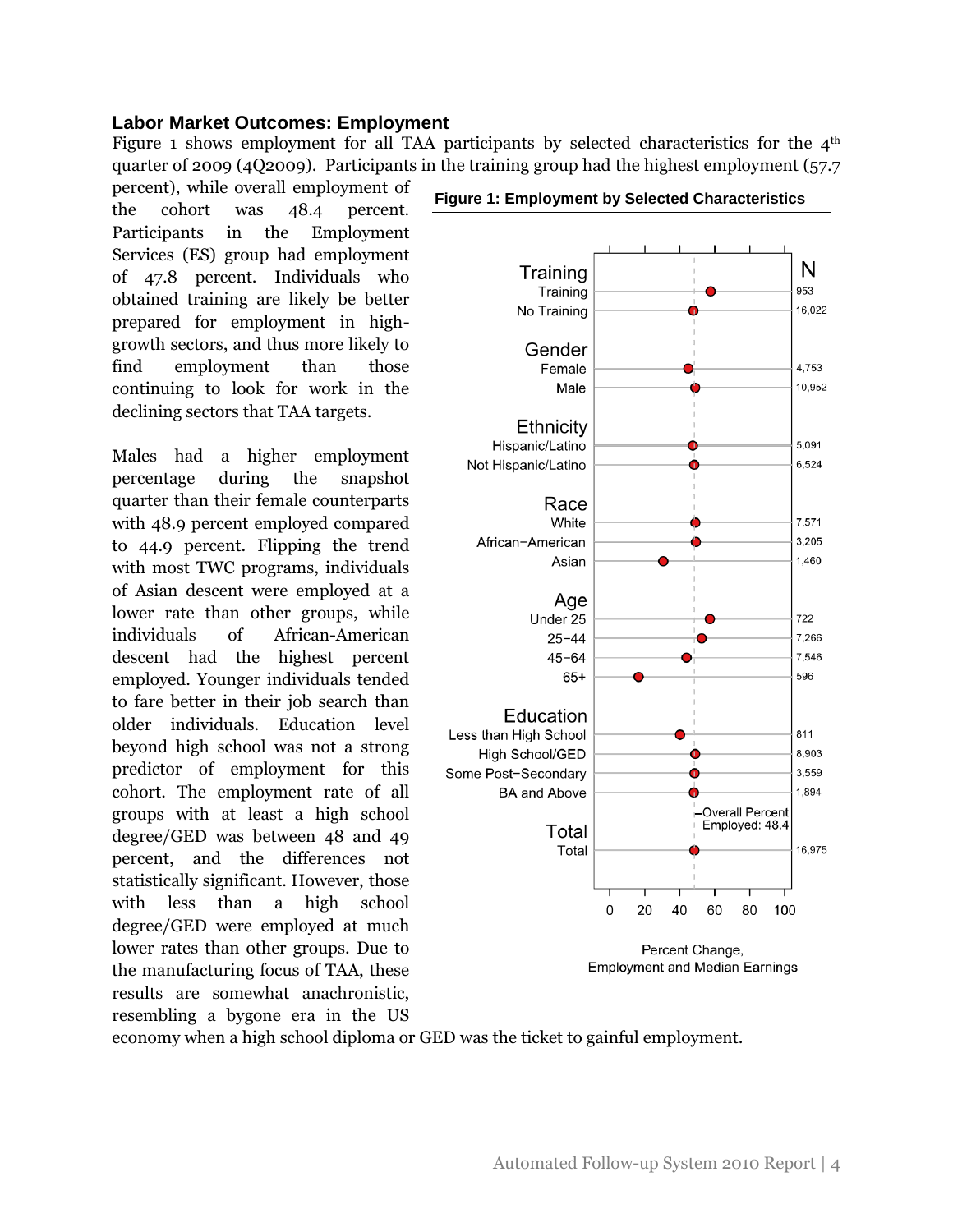#### **Labor Market Outcomes: Median Quarterly Earnings**

The overall median quarterly earnings for the group were \$6,995, slightly higher than the comparable statewide measure, \$6,663. The Employment Services group had higher median earnings than the Training group, \$7,164 vs. \$5,375. Individuals who received training likely found employment in new occupations or industries. Lacking the advantages of long experience enjoyed by participants who did not change occupations or industries, participants who received training had lower median earnings.<sup>2</sup> Subsequent analyses of this cohort should reveal the training group's returns to training as time passes. Figure 2 displays the earnings distributions and medians for both groups.



#### **Figure 2: Earnings Distribution by Service Group (Earnings Greater than Zero)**

 $\overline{a}$ 

<sup>2</sup> "Since a switch of an occupation involves a substantial destruction of human capital, the associated decline in wages needs to be accounted for" (Kambourov et. al. 2010)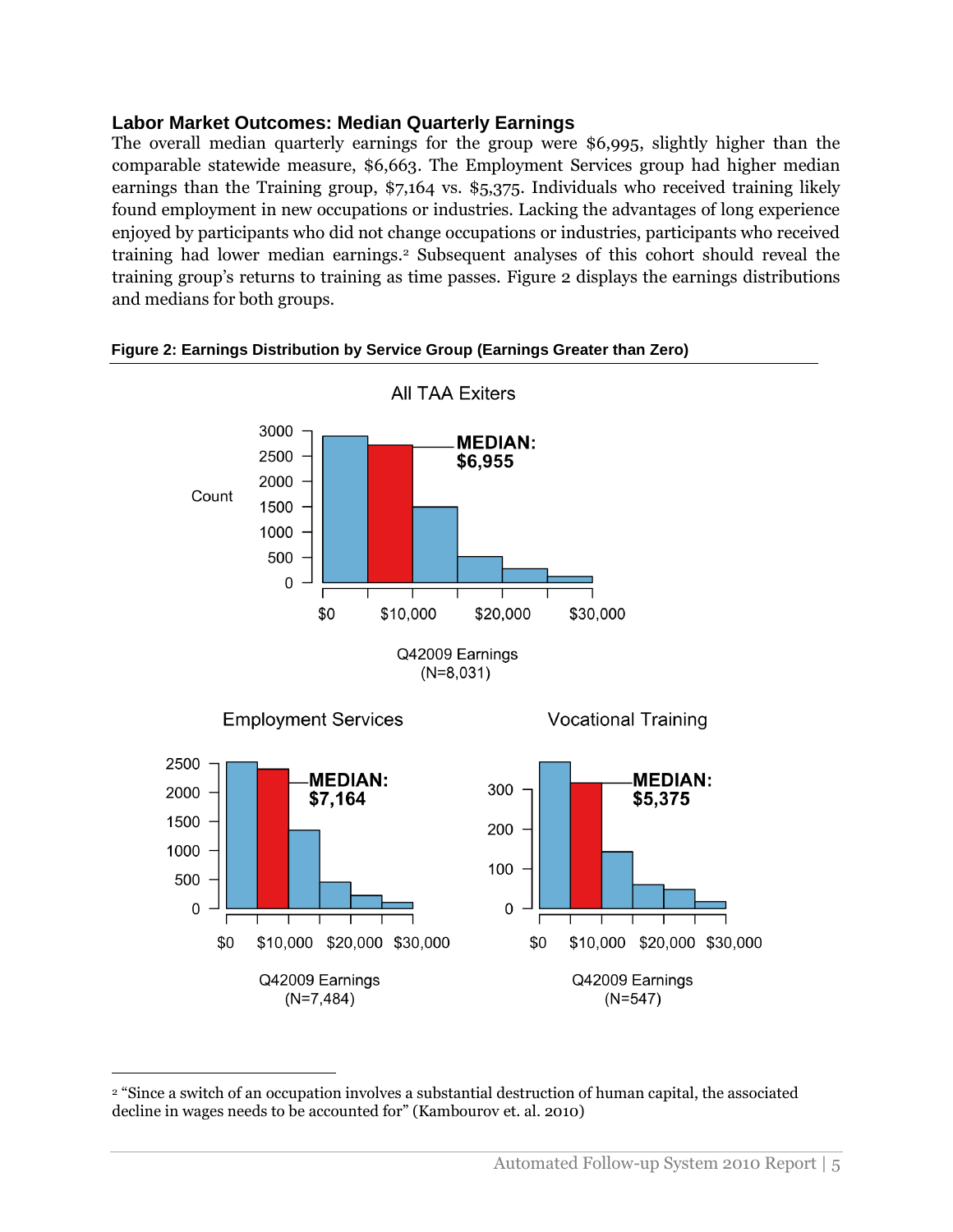#### **Labor Market Outcomes by Geography**

Figure 3 displays the percent employed and median quarterly earnings of 2008-2009 TAA exiters by Local Workforce Development Area or LWDA. The most participants were found in Capital Area (Travis County), Dallas (Dallas County) and East Texas (Tyler and surrounding area) LWDAs. North East (Texarkana and surrounding area) LWDA had the highest percent employed at 64.3 percent, while North Central LWDA (area around the Dallas-Fort Worth metroplex) had the highest median quarterly earnings of \$10,050 (over 50 percent higher than the Texas median of \$6,663). East Texas LWDA could be said to have the best overall outcomes, with median earnings of \$8,160 and 55.9 percent of participants found employed.

#### **Figure 3: Employment and Earnings by LWDA, 2008-2009 TAA Exiters**

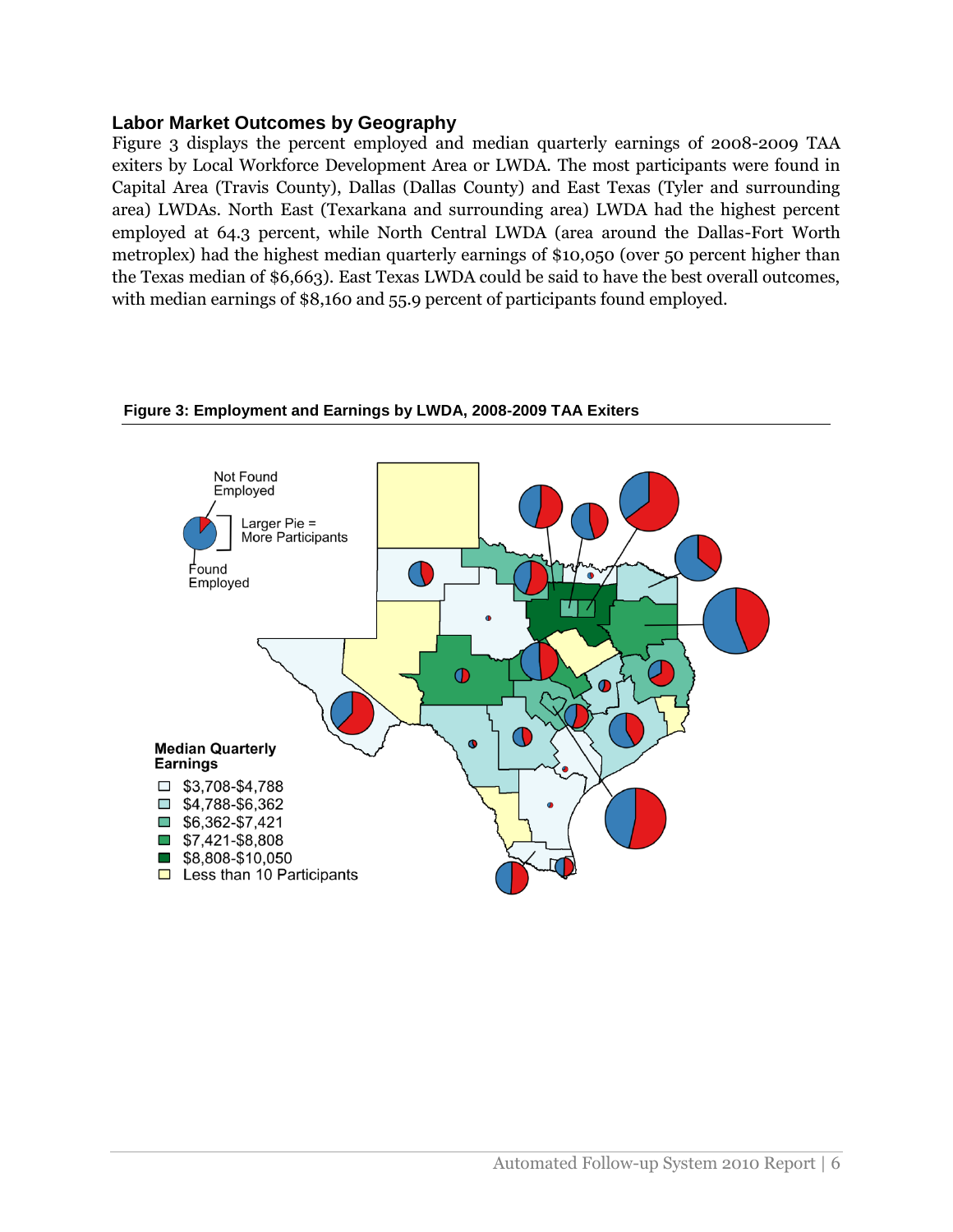#### **Labor Market Outcomes by Industry of Employment**

Table 9 shows the top 10 industries of employment for all training participants employed in the target quarter. Employment Services was the most common industry sector of employment, followed by Elementary and Secondary Schools. Employment Services usually include temporary employment agencies that many employers use to find workers to try out first before hiring permanently. Employers also use Temporary Employment Agencies to augment staff during high demand periods without being saddled with paying benefits for permanent staff. We expect individuals who are continuously employed over the study period to move out of temporary employment and into an industry sector with longer term employment. The General Medical and Surgical Hospitals industry sector had the highest median earnings at \$7,090.

| <b>Industry of Employment</b>                                | N Working | %<br>Working | Median<br>Earning | <b>Naics</b><br>Code |
|--------------------------------------------------------------|-----------|--------------|-------------------|----------------------|
| <b>Employment Services</b>                                   | 1.137     | 6.7%         | \$5,727           | 5613                 |
| Iron and Steel Mills and Ferroalloy Manufacturing            | 700       | $4.1\%$      | \$5,138           | 3311                 |
| Railroad Rolling Stock Manufacturing                         | 315       | 1.9%         | \$12,041          | 3365                 |
| Motor Vehicle Manufacturing                                  | 209       | 1.2%         | \$10.391          | 3361                 |
| Elementary and Secondary Schools                             | 182       | 1.1%         | \$4,475           | 6111                 |
| Semiconductor and Other Electronic Component Manufacturing   | 175       | $1.0\%$      | \$15.611          | 3344                 |
| Executive, Legislative, and Other General Government Support | 168       | $1.0\%$      | \$7.163           | 9211                 |
| Architectural, Engineering, and Related Services             | 137       | 0.8%         | \$9,155           | 5413                 |
| <b>Other General Merchandise Stores</b>                      | 128       | 0.8%         | \$4,165           | 4529                 |
| <b>General Medical and Surgical Hospitals</b>                | 126       | $0.7\%$      | \$6,892           | 6221                 |

#### **Table 1: Employment and Earnings by Industry, 2008-2009 TAA Exiters**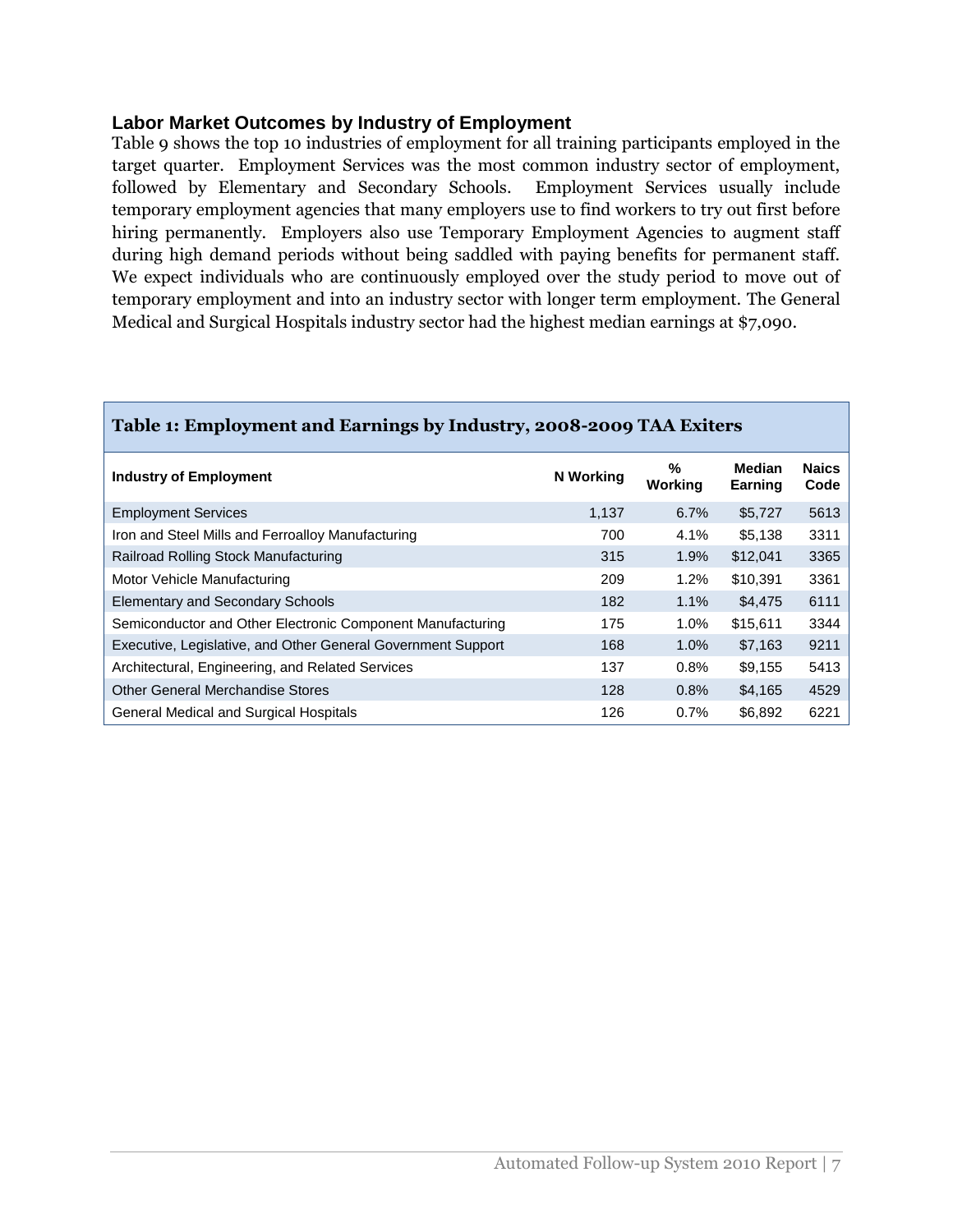### **References Cited**

Dolfin, Sarah and Jillian Berk (2010). "National Evaluation of the Trade Adjustment Assistance Program: Characteristics of Workers Eligible Under the 2002 TAA Program and Their Early Program Experiences." U.S. Department of Labor Contract No. AK-13690-04-30 .

[http://wdr.doleta.gov/research/FullText\\_Documents/National%20Evaluation%20of%2](http://wdr.doleta.gov/research/FullText_Documents/National%20Evaluation%20of%20the%20Trade%20Adjustment%20Assistance%20Program%20Characteristics%20of%20Workers%20Eligible%20Under%20the%202002%20TAA%20Program%20and%20Their%20Early%20Program%20Experiences%20Final%20Report.pdf) [0the%20Trade%20Adjustment%20Assistance%20Program%20Characteristics%20of%20Work](http://wdr.doleta.gov/research/FullText_Documents/National%20Evaluation%20of%20the%20Trade%20Adjustment%20Assistance%20Program%20Characteristics%20of%20Workers%20Eligible%20Under%20the%202002%20TAA%20Program%20and%20Their%20Early%20Program%20Experiences%20Final%20Report.pdf) [ers%20Eligible%20Under%20the%202002%20TAA%20Program%20and%20Their%20Early%](http://wdr.doleta.gov/research/FullText_Documents/National%20Evaluation%20of%20the%20Trade%20Adjustment%20Assistance%20Program%20Characteristics%20of%20Workers%20Eligible%20Under%20the%202002%20TAA%20Program%20and%20Their%20Early%20Program%20Experiences%20Final%20Report.pdf) [20Program%20Experiences%20Final%20Report.pdf](http://wdr.doleta.gov/research/FullText_Documents/National%20Evaluation%20of%20the%20Trade%20Adjustment%20Assistance%20Program%20Characteristics%20of%20Workers%20Eligible%20Under%20the%202002%20TAA%20Program%20and%20Their%20Early%20Program%20Experiences%20Final%20Report.pdf)

Johnson, George E (2005). "The Labor Market Effects of Globalization and Trade Adjustment Assistance," US Department of Labor Occasional Paper 2005-11.

[http://wdr.doleta.gov/research/FullText\\_Documents/The%20Labor%20Market%20Eff](http://wdr.doleta.gov/research/FullText_Documents/The%20Labor%20Market%20Effects%20of%20Globalization%20and%20TAA%20Report.pdf) [ects%20of%20Globalization%20and%20TAA%20Report.pdf](http://wdr.doleta.gov/research/FullText_Documents/The%20Labor%20Market%20Effects%20of%20Globalization%20and%20TAA%20Report.pdf)

Kambourov, Gueorgui, Iourii Manovskii and Miana Plesca (2010). "Occupational Mobility and the Returns to Training." Working Paper.

[http://economics.sas.upenn.edu/~manovski/papers/occ\\_mob\\_training.pdf](http://economics.sas.upenn.edu/~manovski/papers/occ_mob_training.pdf)

Stevens, David W. (2007). "Employment That Is Not Covered by State Unemployment Insurance Laws." US Census Technical paper No. TP-2007-04 <http://lehd.did.census.gov/led/library/techpapers/tp-2007-04.pdf>

United States Department of Labor Employment and Training Administration (2011)."Trade Adjustment Assistance State Profile: Texas." Online Document. <http://www.doleta.gov/tradeact/pdf/TX.pdf>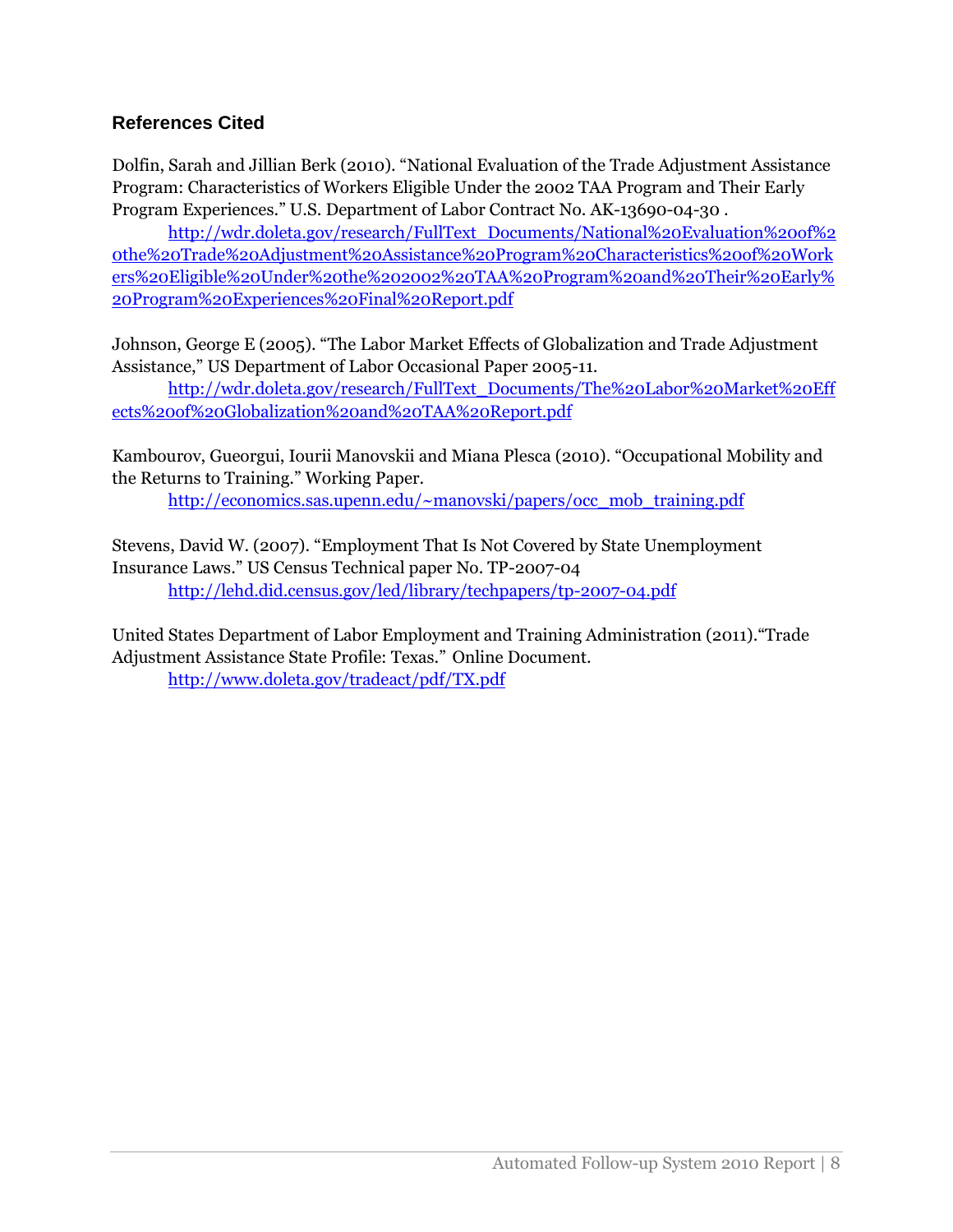## **Appendix A: Detailed Data Tables, All TAA 2008-2009 Exiters**

Note: Cells with values less than 5 are marked "NA" to protect the privacy of cohort members.

| Table 2. Employment and Earnings for Training Group by Gender |        |           |           |                   |  |  |
|---------------------------------------------------------------|--------|-----------|-----------|-------------------|--|--|
| Gender                                                        | N      | N Working | % Working | Median<br>Earning |  |  |
| Other/Unknown                                                 | 1,270  | 715       | 56.3      | \$11,316          |  |  |
| Male                                                          | 10.952 | 5,359     | 48.9      | \$7,453           |  |  |
| Female                                                        | 4.753  | 2,133     | 44.9      | \$5,221           |  |  |
| <b>Total</b>                                                  | 16,975 | 8,207     | 48.4      | \$6,955           |  |  |

| Table 3. Employment and Earnings for Training Group by "Ethnicity" |        |           |           |                   |  |  |
|--------------------------------------------------------------------|--------|-----------|-----------|-------------------|--|--|
| <b>Ethnicity</b>                                                   | N      | N Working | % Working | Median<br>Earning |  |  |
| Other/Unknown                                                      | 5.360  | 2,638     | 49.2      | \$8,921           |  |  |
| Not Hispanic                                                       | 6.524  | 3.149     | 48.3      | \$6,959           |  |  |
| Hispanic                                                           | 5,091  | 2.420     | 47.5      | \$5,379           |  |  |
| <b>Total</b>                                                       | 16.975 | 8.207     | 48.4      | \$6,955           |  |  |

| Table 4. Employment and Earnings for Training Group by "Race" |        |           |           |                                 |  |  |
|---------------------------------------------------------------|--------|-----------|-----------|---------------------------------|--|--|
| <b>RACE</b>                                                   | N      | N Working | % Working | <b>Median</b><br><b>Earning</b> |  |  |
| Other/Unknown                                                 | 4,478  | 2,365     | 52.8      | \$6,960                         |  |  |
| <b>Black</b>                                                  | 3,205  | 1.581     | 49.3      | \$5,932                         |  |  |
| White                                                         | 7,571  | 3,707     | 49.0      | \$7,220                         |  |  |
| American Indian                                               | 193    | 87        | 45.1      | \$7,690                         |  |  |
| Native Hawaiian                                               | 68     | 21        | 30.9      | \$7,895                         |  |  |
| Asian                                                         | 1,460  | 446       | 30.6      | \$7,855                         |  |  |
| <b>Total</b>                                                  | 16,975 | 8,207     | 48.4      | \$6,955                         |  |  |

| Table 5. Employment and Earnings for Training Group by Age Group |        |           |           |                       |  |  |
|------------------------------------------------------------------|--------|-----------|-----------|-----------------------|--|--|
| Age                                                              | N      | N Working | % Working | <b>Median Earning</b> |  |  |
| Under 25                                                         | 722    | 414       | 57.3      | \$4,643               |  |  |
| 25-44                                                            | 7.266  | 3,821     | 52.6      | \$6,984               |  |  |
| 45-64                                                            | 7,546  | 3,314     | 43.9      | \$6,853               |  |  |
| $65+$                                                            | 377    | 62        | 16.5      | \$3,636               |  |  |
| <b>Unknown</b>                                                   | 1.064  | 596       | 56.0      | \$11,764              |  |  |
| <b>Total</b>                                                     | 16,975 | 8,207     | 48.4      | \$6,955               |  |  |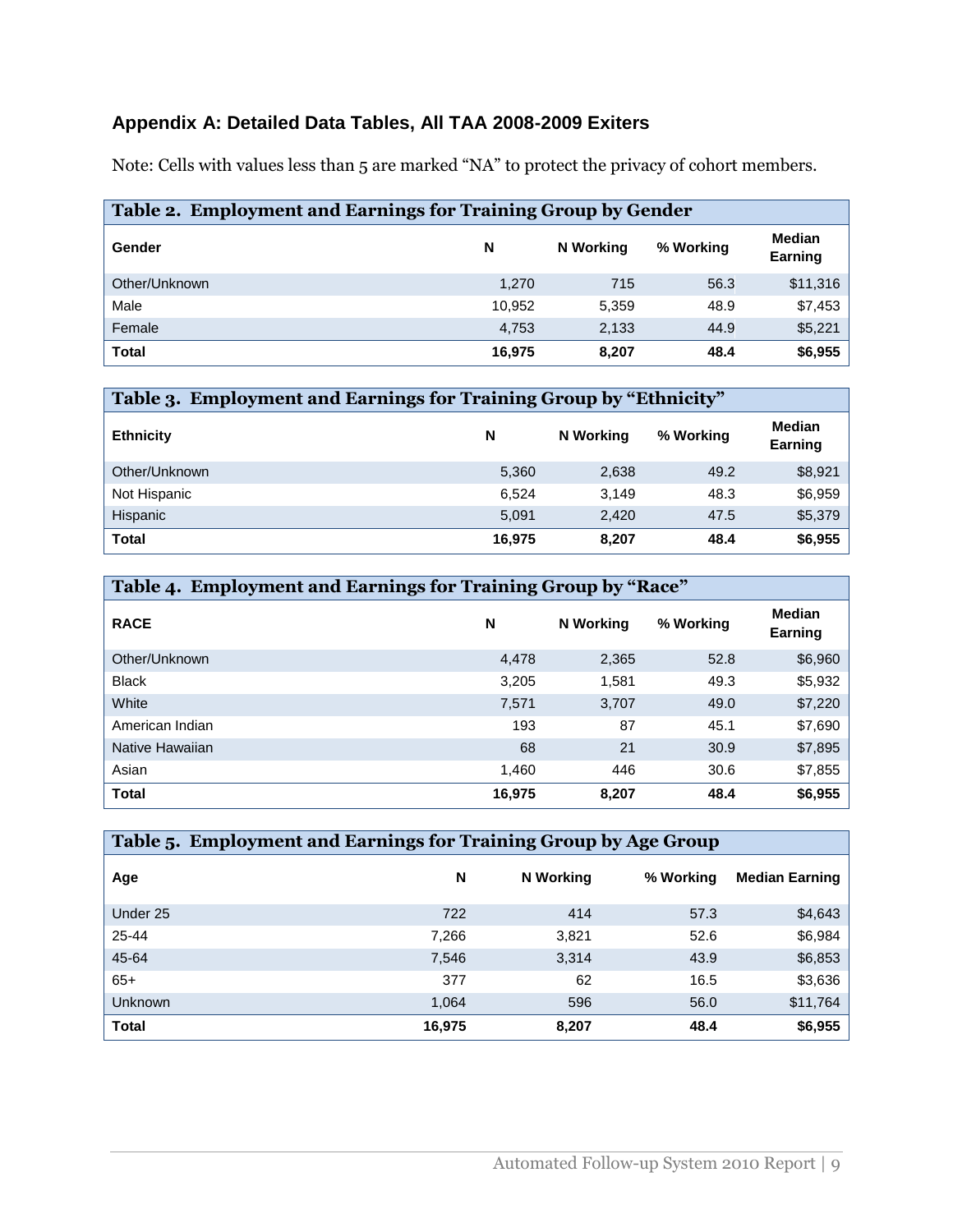| Table 6. Employment and Earnings for Training Group by TAA Service Group |        |           |           |                          |  |  |
|--------------------------------------------------------------------------|--------|-----------|-----------|--------------------------|--|--|
| <b>Service Group</b>                                                     | N      | N Working | % Working | <b>Median</b><br>Earning |  |  |
| Occupational/Vocational                                                  | 851    | 508       | 59.7      | \$5,235                  |  |  |
| Es Participants                                                          | 16,022 | 7.657     | 47.8      | \$7,164                  |  |  |
| <b>Basic Education Skill</b>                                             | 42     | 20        | 47.6      | \$5,307                  |  |  |
| ESL                                                                      | 24     | 9         | 37.5      | \$5,375                  |  |  |
| Job Search                                                               | 36     | 13        | 36.1      | \$17,042                 |  |  |
| <b>Total</b>                                                             | 16,975 | 8,207     | 48.4      | \$6,955                  |  |  |

| Table 7. Employment and Earnings for Training Group by TAA Service |           |           |           |                          |  |  |
|--------------------------------------------------------------------|-----------|-----------|-----------|--------------------------|--|--|
| <b>Service</b>                                                     | N         | N Working | % Working | <b>Median</b><br>Earning |  |  |
| On-the-Job Training                                                | 6         | 6         | 100.0     | \$8,761                  |  |  |
| Occupational/Vocational Training                                   | 755       | 458       | 60.7      | \$5,248                  |  |  |
| <b>GED</b>                                                         | 31        | 17        | 54.8      | \$5,874                  |  |  |
| <b>Short-Term Prevocational Services</b>                           | 77        | 41        | 53.3      | \$4,776                  |  |  |
| Training - Non-TWC                                                 | <b>NA</b> | <b>NA</b> | <b>NA</b> | <b>NA</b>                |  |  |
| ES.                                                                | 16,022    | 7,657     | 47.8      | \$7,164                  |  |  |
| <b>Relocation Allowance</b>                                        | 30        | 12        | 40.0      | \$17,531                 |  |  |
| English as a Second Language                                       | 24        | <b>NA</b> | <b>NA</b> | <b>NA</b>                |  |  |
| <b>Basic Educational Skills/ABE</b>                                | 11        | <b>NA</b> | <b>NA</b> | <b>NA</b>                |  |  |
| Job Search Allowance                                               | 6         | <b>NA</b> | <b>NA</b> | <b>NA</b>                |  |  |
| <b>Customized Training</b>                                         | 9         | <b>NA</b> | <b>NA</b> | <b>NA</b>                |  |  |
| Total                                                              | 16,975    | 8,207     | 48.4      | \$6,955                  |  |  |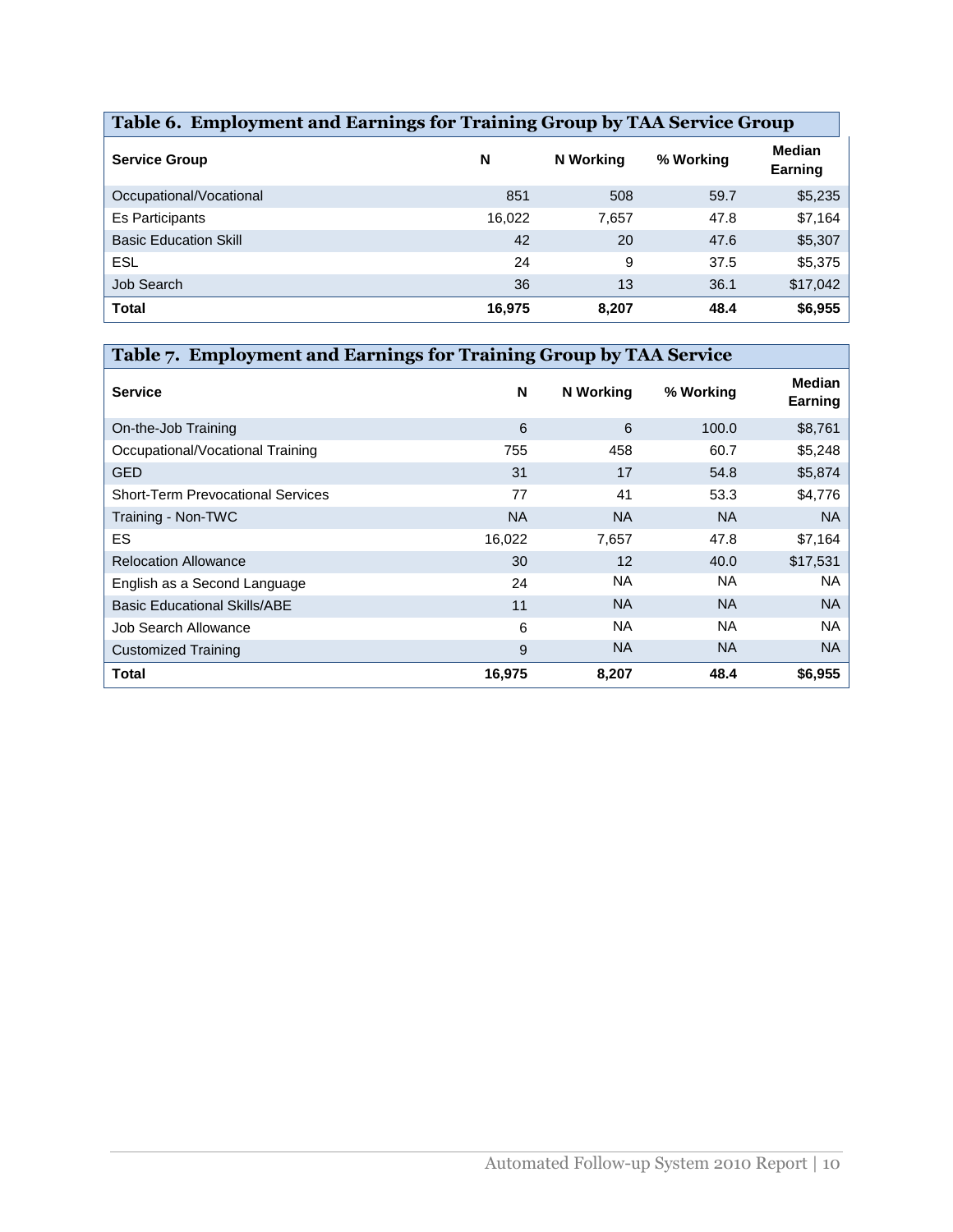| Table 8. Employment and Earnings for All TAA Participants by TAA Group |        |           |           |                          |  |
|------------------------------------------------------------------------|--------|-----------|-----------|--------------------------|--|
| <b>TAA Group</b>                                                       | N      | N Working | % Working | <b>Median</b><br>Earning |  |
| <b>Training Group</b>                                                  | 953    | 550       | 57.7      | \$5,375                  |  |
| <b>ES Group</b>                                                        | 16.022 | 7.657     | 47.8      | \$7,164                  |  |
| Total                                                                  | 16,975 | 8,207     | 48.4      | \$6,955                  |  |

| Table 9. Employment and Earnings for Training Group by LWDA |           |                  |           |                          |  |  |
|-------------------------------------------------------------|-----------|------------------|-----------|--------------------------|--|--|
| <b>LWDA</b>                                                 | N         | <b>N</b> Working | % Working | <b>Median</b><br>Earning |  |  |
| <b>North East Texas</b>                                     | 1,343     | 863              | 64.3      | \$6,062                  |  |  |
| Middle Rio Grande                                           | 39        | 23               | 59.0      | \$5,850                  |  |  |
| <b>Gulf Coast</b>                                           | 755       | 438              | 58.0      | \$6,362                  |  |  |
| Texoma                                                      | 25        | 14               | 56.0      | \$4,488                  |  |  |
| <b>East Texas</b>                                           | 2,743     | 1,532            | 55.9      | \$8,160                  |  |  |
| South Plains                                                | 389       | 217              | 55.8      | \$4,168                  |  |  |
| Alamo                                                       | 226       | 124              | 54.9      | \$5,475                  |  |  |
| <b>Tarrant County</b>                                       | 838       | 457              | 54.5      | \$7,307                  |  |  |
| <b>Central Texas</b>                                        | 890       | 460              | 51.7      | \$8,808                  |  |  |
| Cameron County                                              | 211       | 104              | 49.3      | \$4,247                  |  |  |
| Lower Rio Grande Valley                                     | 664       | 326              | 49.1      | \$4,461                  |  |  |
| Concho Valley                                               | 129       | 62               | 48.1      | \$8,436                  |  |  |
| Capital Area                                                | 2,338     | 1,087            | 46.5      | \$7,240                  |  |  |
| <b>North Central</b>                                        | 1,178     | 541              | 45.9      | \$10,050                 |  |  |
| <b>Rural Capital</b>                                        | 359       | 161              | 44.9      | \$6,821                  |  |  |
| North Texas                                                 | 719       | 323              | 44.9      | \$7,421                  |  |  |
| <b>Brazos Valley</b>                                        | 89        | 39               | 43.8      | \$5,950                  |  |  |
| Coastal Bend                                                | 14        | 6                | 42.9      | \$4,788                  |  |  |
| <b>Upper Rio Grande</b>                                     | 1,161     | 439              | 37.8      | \$4,493                  |  |  |
| Dallas                                                      | 2,208     | 780              | 35.3      | \$8,781                  |  |  |
| Deep East Texas                                             | 417       | 135              | 32.4      | \$7,069                  |  |  |
| Golden Crescent                                             | 20        | 6                | 30.0      | \$4,034                  |  |  |
| Unknown                                                     | 205       | 61               | 29.8      | \$7,631                  |  |  |
| Permian Basin                                               | <b>NA</b> | <b>NA</b>        | <b>NA</b> | <b>NA</b>                |  |  |
| <b>Heart of Texas</b>                                       | <b>NA</b> | <b>NA</b>        | <b>NA</b> | <b>NA</b>                |  |  |
| <b>West Central</b>                                         | 10        | <b>NA</b>        | <b>NA</b> | <b>NA</b>                |  |  |
| <b>Total</b>                                                | 16,975    | 8,207            | 48.4      | \$6,955                  |  |  |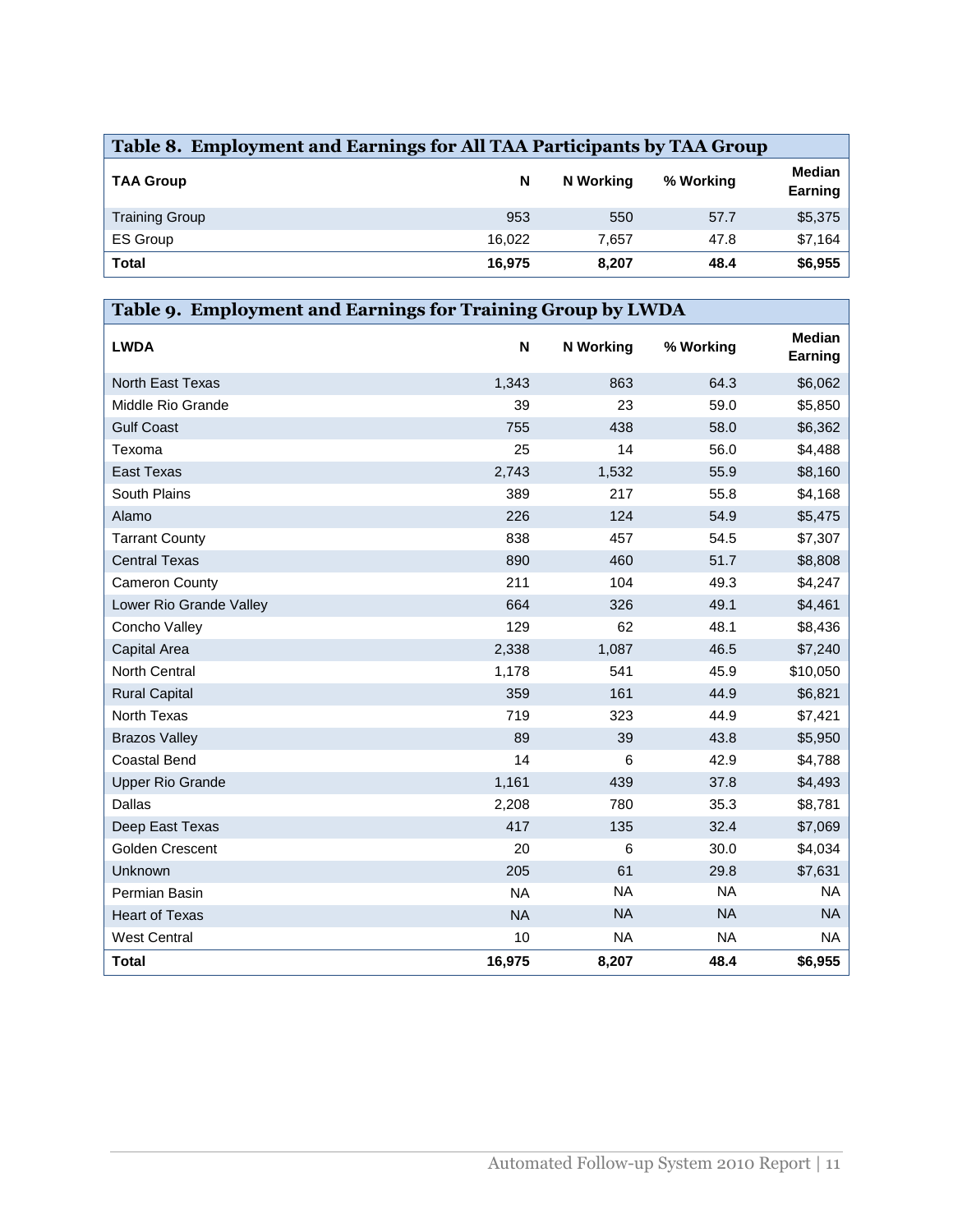# **Table 10. Higher Education Dashboard, Trade Adjustment Assistance 2008-2009 Exit Cohort Study**

| Summary of Linkage             | N      | % of Cohort | Median<br>Earnings | N                | %                           | Higher Education Enrollment by Institution Type |          |                                                                 |     |          |
|--------------------------------|--------|-------------|--------------------|------------------|-----------------------------|-------------------------------------------------|----------|-----------------------------------------------------------------|-----|----------|
| <b>Working Only</b>            | 7,694  | 45.3        | \$7,056            | 1,398            | 88.0                        | Community and/or Technical Colleges             |          |                                                                 |     |          |
| Pursuing Higher Education Only | 1,078  | 6.4         | <b>NA</b>          | 193              | 12.0                        |                                                 |          | <b>Public/Private Universities &amp; Health Science Centers</b> |     |          |
| Working & Pursuing High Ed.    | 513    | 3.0         | \$4,239            | 1,591            | 100.0                       | <b>Total Found Enrolled</b>                     |          |                                                                 |     |          |
| Subtotal for All Working       | 8,207  | 48.4        | \$6,928            |                  |                             |                                                 |          |                                                                 |     |          |
| All Enrolled                   | 1,591  | 9.4         | <b>NA</b>          |                  |                             |                                                 |          |                                                                 |     |          |
| Not Verified                   | 2,272  | 13.2        | <b>NA</b>          |                  |                             |                                                 |          |                                                                 |     |          |
| Subtotal                       | 16,975 | 100.0       | <b>NA</b>          |                  |                             |                                                 |          |                                                                 |     |          |
| <b>TX Vital Statistics</b>     | 64     | 0.4         | <b>NA</b>          |                  |                             |                                                 |          |                                                                 |     |          |
| Total                          | 17,039 |             | <b>NA</b>          |                  |                             |                                                 |          |                                                                 |     |          |
|                                |        |             |                    | Top 10 Public    |                             |                                                 |          | Top 10 Majors                                                   |     |          |
|                                |        | Number      | %of All            |                  | Postsecondary               |                                                 | % of All | (6-digit Classification of                                      |     | % of All |
| Top LWDAs by Enrollment        | N      | Enrolled    | Enrolled           | Institutions     |                             | N                                               | Enrolled | Instructional Programs Code)                                    | N   | Enrolled |
| East Texas                     | 2,743  | 315         | $11.5$             | Austin CC        |                             | 159                                             | 14.8     | Liberal Arts & Sciences                                         | 170 | 10.9     |
| North East Texas               | 1,343  | 205         | 15.3               |                  | <b>Tyler Junior College</b> | 133                                             | 12.3     | <b>Nursing</b>                                                  | 111 | 7.1      |
| Capital Area                   | 2,338  | 202         | 8.6                |                  | Vernon College              | 105                                             | 9.7      | <b>Precision Metal Working</b>                                  | 72  | 4.6      |
| Dallas                         | 2,208  | 184         | 8.3                | El Paso CCD      |                             | 58                                              | 5.4      | Vehicle Maintenance &                                           | 68  | 4.4      |
|                                |        |             |                    |                  |                             |                                                 |          | Repair Tech.                                                    |     |          |
| North Texas                    | 719    | 134         | 18.6               |                  | N.E. Texas CC               | 52                                              | 4.8      | <b>Environmental Control Tech.</b>                              | 64  | 4.1      |
| <b>Central Texas</b>           | 890    | 114         | 12.8               |                  | Angelina College            | 48                                              | 4.5      | Electrical Engineering Tech.                                    | 56  | 3.6      |
| Upper Rio Grande               | 1,161  | 85          | 7.3                |                  | Kilgore College             | 42                                              | 3.9      | <b>HVAC Technology</b>                                          | 55  | 3.5      |
| <b>Tarrant County</b>          | 838    | 58          | 6.9                |                  | <b>TSTC Marshall</b>        | 39                                              | 3.6      | <b>Allied Health Professions</b>                                | 52  | 3.3      |
| Deep East Texas                | 417    | 56          | 13.4               | <b>TSTC Waco</b> |                             | 38                                              | 3.5      | <b>Ground Transportation</b>                                    | 51  | 3.3      |
| <b>Rural Capital</b>           | 359    | 49          | 13.7               |                  | So. Texas College           | 32                                              | 3.0      | <b>Criminal Justice &amp; Corrections</b>                       | 50  | 3.2      |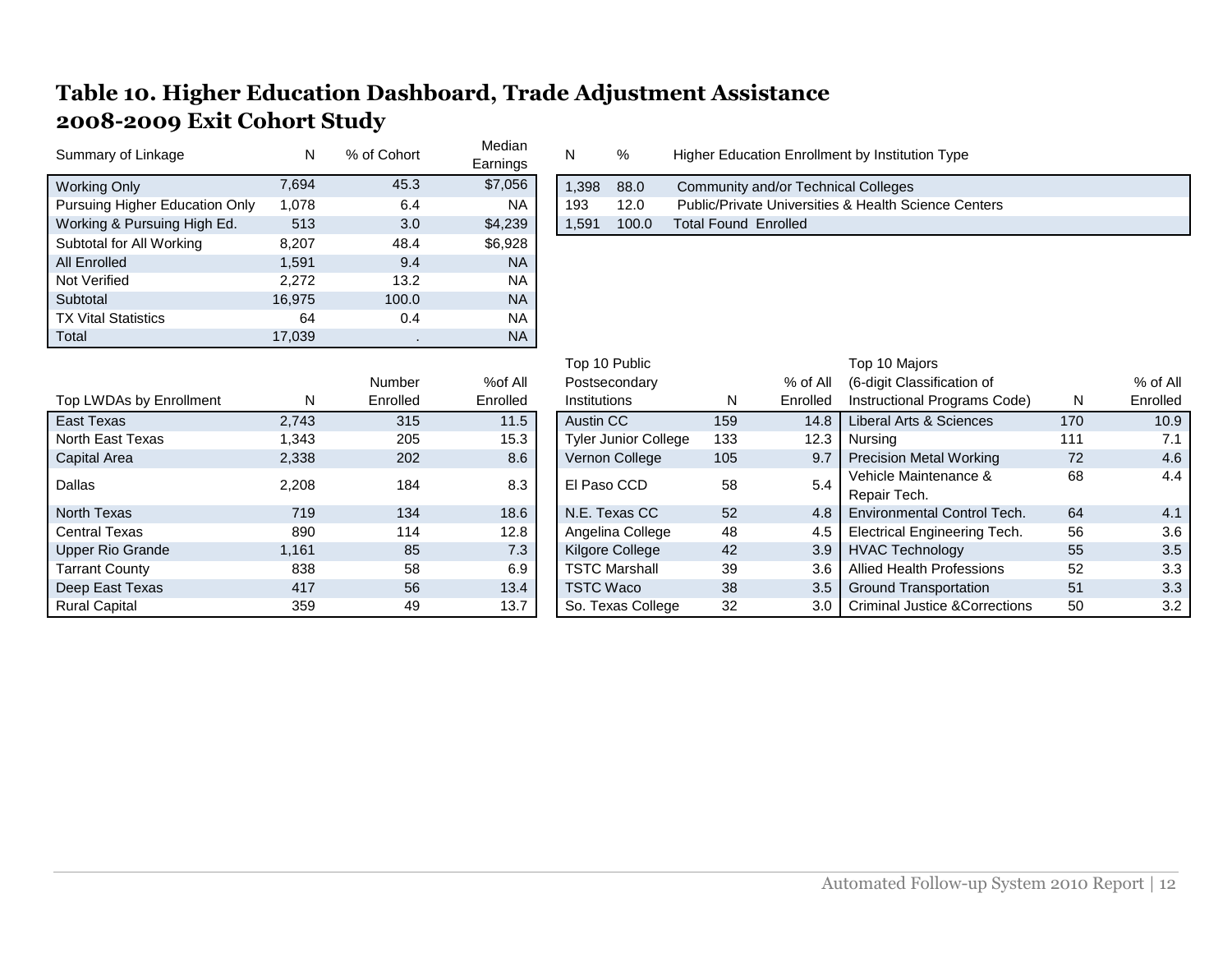## **Appendix B: Detailed Data Tables, TAA "Training" Group**

| Table 10. Employment and Earnings for All TAA Participants by TAA Group |        |           |           |                           |  |  |
|-------------------------------------------------------------------------|--------|-----------|-----------|---------------------------|--|--|
| <b>TAA Group</b>                                                        | N      | N Working | % Working | Median<br><b>Earnings</b> |  |  |
| <b>Training Group</b>                                                   | 953    | 550       | 57.7      | \$5,375                   |  |  |
| <b>ES Group</b>                                                         | 16.022 | 7.657     | 47.8      | \$7,164                   |  |  |
| <b>Total</b>                                                            | 16,975 | 8,207     | 48.4      | \$6,955                   |  |  |

| Table 11. Employment and Earnings for Training Group by Gender                                              |     |           |           |                        |  |  |  |
|-------------------------------------------------------------------------------------------------------------|-----|-----------|-----------|------------------------|--|--|--|
| Gender                                                                                                      | N   | N Working | % Working | <b>Median Earnings</b> |  |  |  |
| Female                                                                                                      | 465 | 287       | 61.7      | \$4,727                |  |  |  |
| <b>Male</b>                                                                                                 | 487 | 263       | 54.0      | \$6,407                |  |  |  |
| <b>Other/Unknown</b>                                                                                        | n/a | n/a       | n/a       | n/a                    |  |  |  |
| <b>Total</b>                                                                                                | 953 | 550       | 57.7      | \$5,375                |  |  |  |
| Note: Cells with values less than $\overline{5}$ are marked "n/a" to protect the privacy of cohort members. |     |           |           |                        |  |  |  |

**Note: Cells with values less than 5 are marked "n/a" to protect the privacy of cohort members.**

#### **Table 12. Employment and Earnings for Training Group by Ethnicity**

| <b>Ethnicity</b>       | N   | N Working | % Working | <b>Median</b><br><b>Earnings</b> |
|------------------------|-----|-----------|-----------|----------------------------------|
| Hispanic or Latino     | 444 | 274       | 61.7      | \$4,900                          |
| Not Hispanic or Latino | 427 | 236       | 55.3      | \$5,846                          |
| Other/Unknown          | 82  | 40        | 48.8      | \$7,428                          |
| <b>Total</b>           | 953 | 550       | 57.7      | \$5,375                          |

| Table 13. Employment and Earnings for Training Group by Race                                       |     |           |           |                           |  |
|----------------------------------------------------------------------------------------------------|-----|-----------|-----------|---------------------------|--|
| Race                                                                                               | N   | N Working | % Working | Median<br><b>Earnings</b> |  |
| Other/Unknown                                                                                      | 74  | 53        | 71.6      | \$5,795                   |  |
| <b>Black</b>                                                                                       | 158 | 91        | 57.6      | \$5,176                   |  |
| White                                                                                              | 592 | 338       | 57.1      | \$4,975                   |  |
| Asian                                                                                              | 117 | 63        | 53.9      | \$6,554                   |  |
| Native Hawaiian or Other Pacific Islander                                                          | 6   | n/a       | 50.0      | \$11,812                  |  |
| American Indian or Alaska Native                                                                   | 6   | n/a       | 33.3      | \$6,566                   |  |
| <b>Total</b>                                                                                       | 953 | 550       | 57.7      | \$5,375                   |  |
| Note: Cells with values less than 5 are marked " $n/a$ " to protect the privacy of cohort members. |     |           |           |                           |  |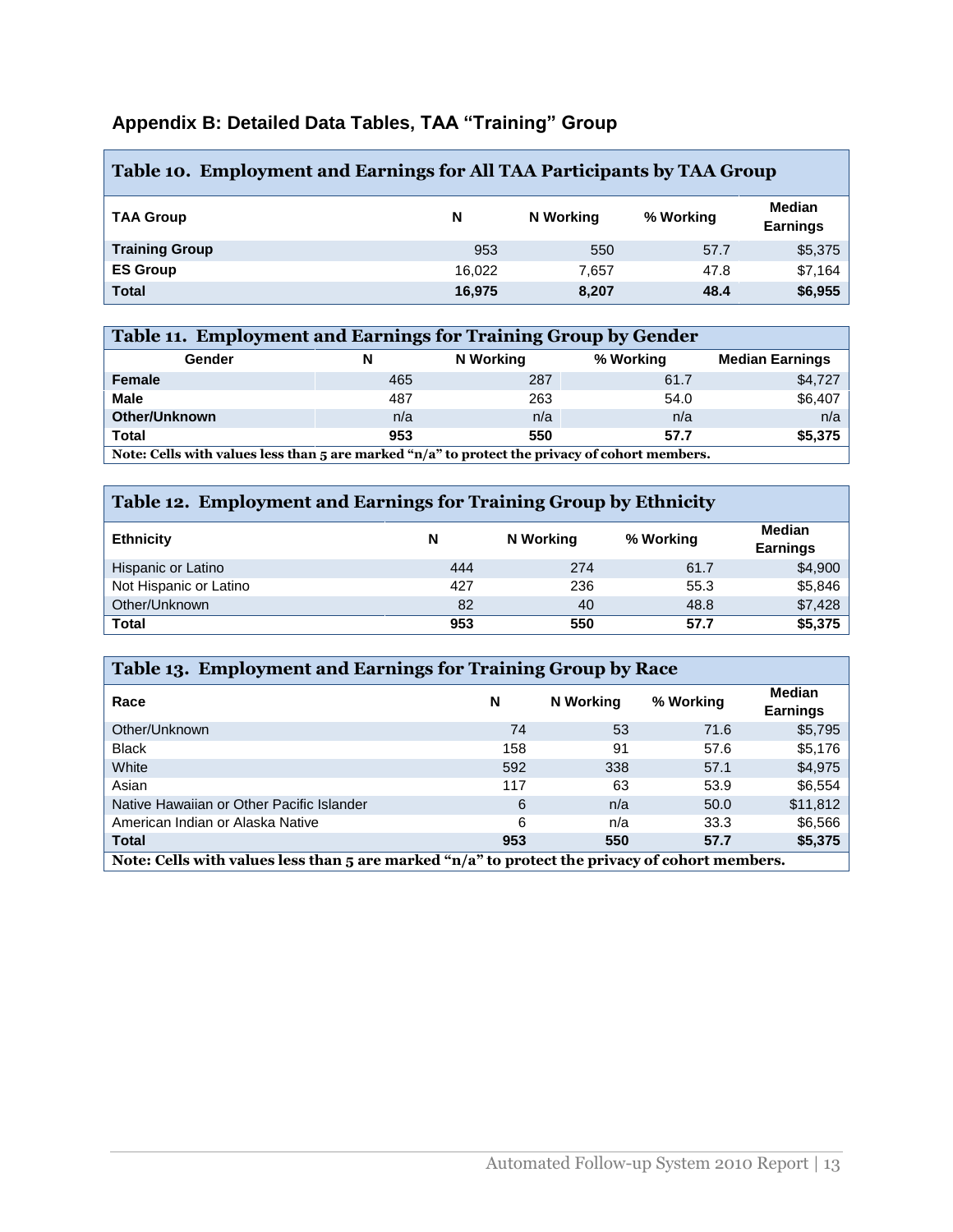# **Table 14. Employment and Earnings for Training Group by Education Level**

| <b>Education Level</b>                                                                         | N   | N Working | % Working | <b>Median Earnings</b> |  |
|------------------------------------------------------------------------------------------------|-----|-----------|-----------|------------------------|--|
| High School/GED                                                                                | 650 | 386       | 59.4      | \$5,401                |  |
| More than HS                                                                                   | 179 | 101       | 56.4      | \$5,798                |  |
| <b>BA and Above</b>                                                                            | 40  | 22        | 55.0      | \$7,342                |  |
| Elementary/ESL                                                                                 | 73  | 37        | 50.7      | \$4,398                |  |
| No Grade                                                                                       | 11  | n/a       | 36.4      | \$4,198                |  |
| <b>Total</b>                                                                                   | 953 | 550       | 57.7      | \$5,375                |  |
| Note: Cells with values less than 5 are marked "n/a" to protect the privacy of cohort members. |     |           |           |                        |  |

| Table 15. Employment and Earnings for Training Group by Age Group                                     |     |                  |           |                        |  |  |
|-------------------------------------------------------------------------------------------------------|-----|------------------|-----------|------------------------|--|--|
| Age                                                                                                   | N   | <b>N</b> Working | % Working | <b>Median Earnings</b> |  |  |
| Between 25-44                                                                                         | 395 | 261              | 66.1      | \$5,472                |  |  |
| Less Than 25                                                                                          | 8   | 5                | 62.5      | \$5,165                |  |  |
| Between 45-64                                                                                         | 531 | 282              | 53.1      | \$5,333                |  |  |
| Greater Than 65                                                                                       | 18  | n/a              | 11.1      | \$3,683                |  |  |
| Unknown                                                                                               | n/a | n/a              | n/a       | n/a                    |  |  |
| Total                                                                                                 | 953 | 550              | 57.7      | \$5,375                |  |  |
| Note: Cells with values less than 5 are marked " $n/a$ " to protect the privacy of<br>cohort members. |     |                  |           |                        |  |  |

| Table 16. Employment and Earnings for Training Group by TAA Service |                                                  |     |      |          |  |  |
|---------------------------------------------------------------------|--------------------------------------------------|-----|------|----------|--|--|
| <b>Service Group</b>                                                | Median<br>N<br>% Working<br>N Working<br>Earning |     |      |          |  |  |
| Occupational/Vocational                                             | 851                                              | 508 | 59.7 | \$5,235  |  |  |
| <b>Basic Education Skill</b>                                        | 42                                               | 20  | 47.6 | \$5,307  |  |  |
| ESL                                                                 | 24                                               | 9   | 37.5 | \$5,375  |  |  |
| Job Search                                                          | 36                                               | 13  | 36.1 | \$17,042 |  |  |
| <b>Total</b>                                                        | 953                                              | 550 | 57.7 | \$5,375  |  |  |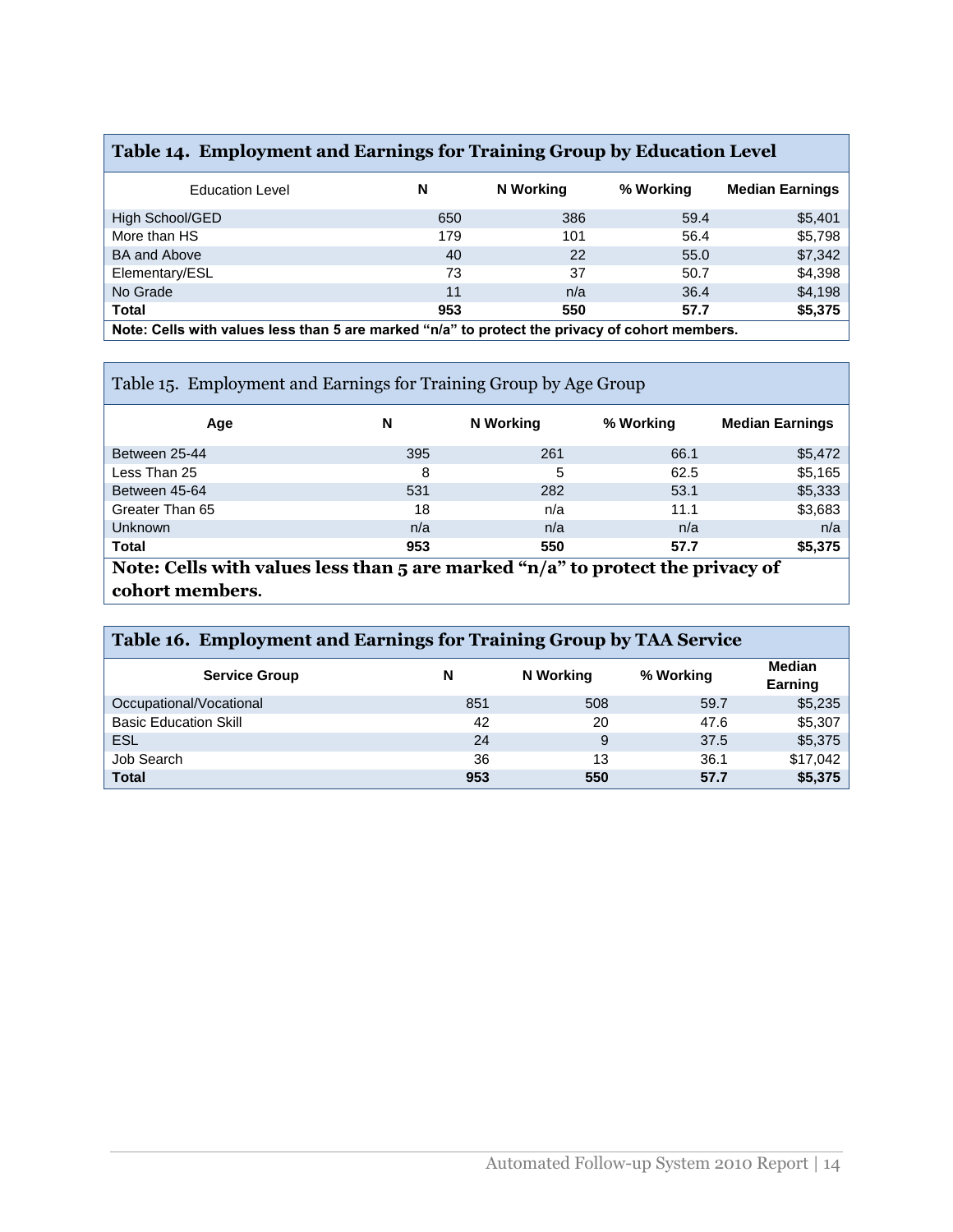| <b>LWDA</b>                                                                                    | $\mathsf N$    | <b>N</b> Working | % Working | <b>Median</b><br>Earning |  |
|------------------------------------------------------------------------------------------------|----------------|------------------|-----------|--------------------------|--|
| <b>West Central</b>                                                                            | n/a            | n/a              | n/a       | n/a                      |  |
| Permian Basin                                                                                  | n/a            | n/a              | 100.0     | \$7,755                  |  |
| <b>Central Texas</b>                                                                           | n/a            | n/a              | 100.0     | \$24,790                 |  |
| North East Texas                                                                               | n/a            | n/a              | 50.0      | \$6,572                  |  |
| <b>Cameron County</b>                                                                          | n/a            | n/a              | 50.0      | \$4,296                  |  |
| <b>Heart of Texas</b>                                                                          | n/a            | n/a              | 75.0      | \$1,973                  |  |
| <b>Brazos Valley</b>                                                                           | 5              | n/a              | 60.0      | \$4,903                  |  |
| <b>Coastal Bend</b>                                                                            | 5              | n/a              | 60.0      | \$4,446                  |  |
| Deep East Texas                                                                                | $\overline{7}$ | n/a              | 42.9      | \$5,156                  |  |
| <b>Gulf Coast</b>                                                                              | 8              | 5                | 62.5      | \$6,391                  |  |
| Capital Area                                                                                   | 11             | 5                | 45.5      | \$5,822                  |  |
| Texoma                                                                                         | 13             | 6                | 46.2      | \$5,425                  |  |
| Middle Rio Grande                                                                              | 13             | 9                | 69.2      | \$5,514                  |  |
| <b>Rural Capital</b>                                                                           | 16             | 12               | 75.0      | \$9,019                  |  |
| <b>North Central</b>                                                                           | 20             | 10               | 50.0      | \$6,577                  |  |
| Concho Valley                                                                                  | 21             | 15               | 71.4      | \$4,872                  |  |
| Lower Rio Grande Valley                                                                        | 30             | 22               | 73.3      | \$4,876                  |  |
| Dallas                                                                                         | 34             | 25               | 73.5      | \$5,482                  |  |
| Unknown                                                                                        | 40             | 12               | 30.0      | \$17,531                 |  |
| Alamo                                                                                          | 51             | 32               | 62.8      | \$5,880                  |  |
| <b>North Texas</b>                                                                             | 66             | 41               | 62.1      | \$5,977                  |  |
| <b>Tarrant County</b>                                                                          | 167            | 100              | 59.9      | \$6,314                  |  |
| East Texas                                                                                     | 168            | 88               | 52.4      | \$5,546                  |  |
| <b>Upper Rio Grande</b>                                                                        | 267            | 152              | 56.9      | \$4,141                  |  |
| <b>Total</b>                                                                                   | 953            | 550              | 57.7      | \$5,375                  |  |
| Note: Cells with values less than 5 are marked "n/a" to protect the privacy of cohort members. |                |                  |           |                          |  |

# **Table 17. Employment and Earnings for Training Group by LWDA**